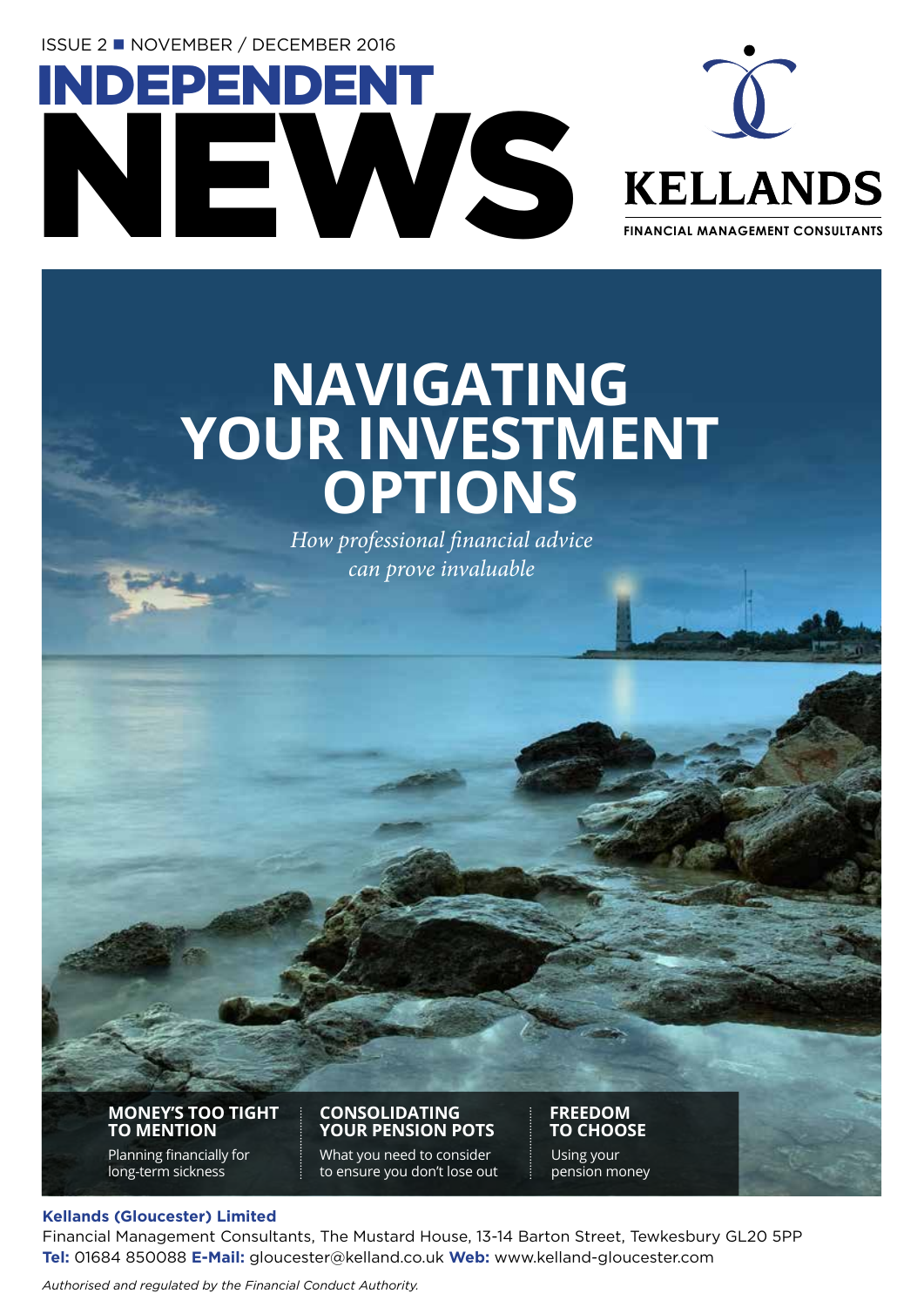The content of the articles featured in this publication is for your general information and use only and is not intended to address your particular requirements. Articles should not be relied upon in their entirety and shall not be deemed to be, or constitute, advice. Although endeavours have been made to provide accurate and timely information, there can be no guarantee that such information is accurate as of the date it is received or that it will continue to be accurate in the future. No individual or company should act upon such information without receiving appropriate professional advice after a thorough examination of their particular situation. We cannot accept responsibility for any loss as a result of acts or omissions taken in respect of any articles. Thresholds, percentage rates and tax legislation may change in subsequent Finance Acts. Levels and bases of, and reliefs from, taxation are subject to change and their value depends on the individual circumstances of the investor. The value of your investments can go down as well as up and you may get back less than you invested. Past performance is not a reliable indicator of future results.

### INSIDE **THIS ISSUE**

#### **03 CONSOLIDATING YOUR PENSION POTS**

What you need to consider to ensure you don't lose out

#### **04 GENERATION X**

Procrastinating when it comes to how they view their future

**06 NAVIGATING YOUR INVESTMENT OPTIONS** How professional financial advice can

prove invaluable

### **07 FREEDOM TO CHOOSE**

Using your pension money

**08 HOW FINANCIALLY** 

**PREPARED ARE YOU FOR YOUR RETIREMENT?**

Men narrow the gap on women when

it comes to life expectancy

### **09 MONEY'S TOO TIGHT TO MENTION**

Planning financially for long-term sickness

#### **10 WHO WILL CARE**

**FOR YOU IN OLD AGE?** Making provision in a way that meets your needs and wishes

**11 'MID-LIFE SAVINGS CRISIS'** It's good to talk about your options

**12 BREXIT** Catalyse, or sabotage?

Welcome to our final edition of *Kellands Independent News* for 2016.

> **M** ost schemes will allow you to<br>
> pension scheme, which could be a<br>
> persion scheme, which could be a<br>
> persion scheme move your pension pot to another new employer's workplace pension scheme, a personal pension scheme, a self-invested personal pension (SIPP) or a stakeholder pension (SHP) scheme.

So many of us really don't have the time or inclination to understand the vast number of different investment products available on the market and consider what the best options are to suit our particular objectives. To do this effectively, it would need to become a fulltime job. But with the busy lives we lead, it can be difficult to find the time to keep fully up to speed with everything that's going on, including managing our everchanging financial affairs. Turn to page 06 to see how we can help.

As a population we are living longer, and with an ageing population the need for care is growing, with the time spent in care also increasing. However, a fifth of the UK (20%) have no idea who will look after them if they have care needs in old age, according to research released from Bupa. Nearly three quarters (73%) think they will have care needs in older age, but only around half (51%) expect their family to care for them. Read the full article on page 10.

Also, have you ever considered moving and consolidating your pension to another scheme or provider? On the page opposite, we consider a whole host of reasons why people might want to consider doing this before they reach retirement. Some are looking for better fund performance, lower charges or better death benefits; others are simply changing jobs.

I do hope our selection of financial articles in Kellands Independent News is of interest to you and may also stimulate some ideas for your next financial review. Should you wish to discuss any of the topics in greater detail, please do not hesitate to contact us on 01684 850 088. Wishing you all the very best for 2017.

**STEVE KELLAND,**  *Chairman*

**INFORMATION IS BASED ON OUR CURRENT UNDERSTANDING OF TAXATION LEGISLATION AND REGULATIONS. ANY LEVELS AND BASES OF, AND RELIEFS FROM, TAXATION ARE SUBJECT TO CHANGE. THE VALUE OF INVESTMENTS AND INCOME FROM THEM MAY GO DOWN. YOU MAY NOT GET BACK THE ORIGINAL AMOUNT INVESTED.**

Equally, if you are thinking about moving your personal pension to another provider, you must check that the benefits are not outweighed by any exit penalties and entry charges.  $\triangleleft$ 

**PAST PERFORMANCE IS NOT A RELIABLE INDICATOR OF FUTURE PERFORMANCE.**

### **CONTENTS**

## CONSOLIDATING YOUR PENSION POTS

*What you need to consider to ensure you don't lose out*

You don't have to decide straight away – you can generally do this at any time up to a year before the date that you are expected to start drawing retirement benefits. In some cases, it's also possible to move to a new pension provider after you have started to draw retirement benefits.

Before taking any action, it is essential you obtain professional, expert financial advice.

#### **MOVING TO A NEW EMPLOYER**

When you leave one job to move to another one, you are treated as having left the workplace pension scheme, but you do not lose the benefits you have accrued. At this stage, you may decide that you want to consolidate your pot to the scheme offered by your new workplace.

But if you are thinking about doing this, it is important to do it for financial – and not emotional – reasons. It's crucial that you don't move your pension pot out of a first-rate scheme simply because you want to cut all links with an old employer.

#### **LOOKING FOR BETTER PERFORMANCE**

Some people opt to consolidate their pension because they are in an underperforming scheme delivering poor – or non-existent – returns. If your scheme is performing poorly, you may well want to move your money elsewhere.

But once again you need to ask yourself whether you are prepared to invest your pension pot in higher risk funds to potentially obtain a better return. If you are approaching retirement age, you need to think particularly carefully before making such a decision. No guarantees are provided regarding the performance of any new scheme and/or any underlying investment funds/solutions. As such, there is no guarantee equal or higher returns will be achieved when compared to your

existing arrangement(s).

#### **SEEKING OUT LOWER CHARGES**

You may want to consolidate your pension because your scheme comes with punitive charges which eat into your returns, leaving you with less money in retirement.

#### **WANTING TO ACCESS A WIDER RANGE OF FUNDS**

At the same time, consolidating your pension may sound like a good option if you want to gain access to a wider range of funds than those offered by your current scheme.

#### **SEARCHING FOR BETTER DEATH BENEFITS**

You might, for example, want to move your

If you feel the death benefits on offer with your current scheme do not match up to those offered by more modern schemes, you may want to consolidate your pension to a different scheme. money into a scheme that allows one of your relatives to inherit your pension when you die, rather than simply spouses or dependents. The same might apply if you are not married to your long-term partner but want them to inherit your pension once you're gone.

#### **WANTING TO CONSOLIDATE SEVERAL PENSIONS**

As people change jobs more frequently during their working life, they often accumulate a

number of small pensions along the way. It can be hard keeping track of schemes, and difficult to really know how much your total retirement is worth.

For this reason, some savers may want to clean up their finances by consolidating their pensions into one pot.

#### **THINK CAREFULLY BEFORE MAKING THE SWITCH**

You need to be careful before moving your pension pot out of certain schemes – including public sector schemes, such as the nurses' or teachers' schemes – as these offer extremely generous benefits which can be hard to replicate elsewhere.

A PENSION IS A LONG-TERM INVESTMENT. THE FUND VALUE MAY FLUCTUATE AND CAN GO DOWN, WHICH WOULD HAVE AN IMPACT ON THE LEVEL OF PENSION BENEFITS AVAILABLE.

YOUR PENSION INCOME COULD ALSO BE AFFECTED BY INTEREST RATES AT THE TIME YOU TAKE YOUR BENEFITS. THE TAX IMPLICATIONS OF PENSION WITHDRAWALS WILL BE BASED ON YOUR INDIVIDUAL CIRCUMSTANCES, TAX LEGISLATION AND REGULATION, WHICH ARE SUBJECT TO CHANGE IN THE FUTURE.

**HAVE YOU EVER CONSIDERED** MOVING AND CONSOLIDATING YOUR PENSION TO ANOTHER SCHEME OR PROVIDER? THERE ARE A WHOLE HOST OF REASONS WHY PEOPLE MIGHT WANT TO DO THIS BEFORE THEY REACH RETIREMENT. SOME ARE LOOKING FOR BETTER FUND PERFORMANCE, LOWER CHARGES OR BETTER DEATH BENEFITS; OTHERS ARE SIMPLY CHANGING JOBS.

#### **PROFESSIONAL EXPERT FINANCIAL ADVICE**

If you're a member of a defined benefits pension scheme and the value of your benefits is more than £30,000, you will need to take professional, expert financial advice to ensure that the value you are offered represents good value and that this is in your best interests – you may be giving up guaranteed pension benefits, especially if you're moving your pension pot to a defined contribution pension scheme. Please contact us for more information.

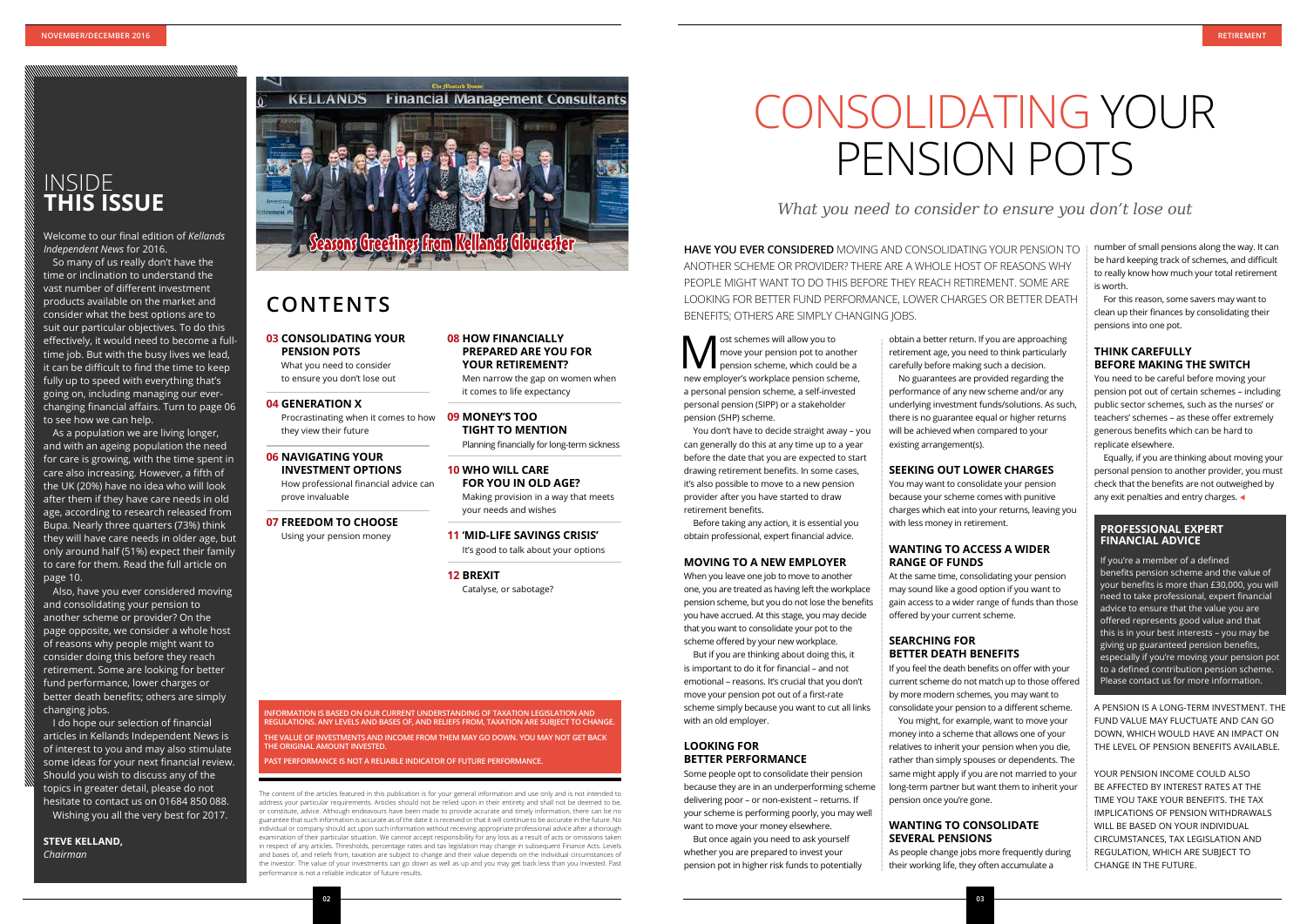start planning was 45 – roughly 20 years before they might hope to retire.

#### **PUTTING OFF PENSION PLANS**

On average, respondents across the sample expected to delay planning by around eight years. But there is a telling picture of procrastination that demonstrates that the vast majority continue to put off pension planning throughout their mid-life period.

Respondents aged 30 predicted on average that they would start planning in just less than ten years' time. Based on the predictions of those in their early 30s, there should be a gradual increase in the number of people who have actually gone ahead and put a plan in place by age 40.

arried out by YouGov on behalf of Old Mutual Wealth, the research conducted with more than 3,000 adults shows that 90% have not started planning how they will fund their retirement<sup>[1]</sup>. Among that large majority, the average age at which people felt they would started planning.

#### **EIGHT-YEAR DELAY**

Correspondingly, as people progress through their 30s, the projected delay before they start planning should narrow dramatically as they approach their 40s. The number of respondents who have actually formed a plan by that stage is still low – barely higher than the sample average of one in ten.

Across the respondents in their 30s, the expected delay until beginning to plan for retirement never falls below an average of eight years. And it even increases during the mid-30s, indicating that this age group are even more inclined to prioritise other spending over pension saving.

#### **REVERSING THE TREND**

It is only among respondents in their 40s that the trend reverses, with respondents shortening the number of years they expect save at the end of the month. Instead, some people hope that tomorrow will be better and it will be possible to make up the difference. Unfortunately, that might not be possible for many, and trying to rapidly top-up your pension after years of under-saving is likely to end up more expensive over the long term.  $\triangleleft$ 

to put off planning. But even at age 45, only 87% of the sample said they had actually

And for those who have not yet started, the average age at which they expect to make a plan remains several years in the future, with those aged 45 expecting to have a financial plan in place for retirement by the time they are 51.

#### **FINANCES FOR LATER LIFE**

**PEOPLE WITH BIRTH DATES** BETWEEN 1964 AND 1979 ARE LABELLED 'GENERATION X' AND ARE SUFFERING FROM A WIDESPREAD TENDENCY TO PROCRASTINATE WHEN IT COMES TO PUTTING MONEY ASIDE FOR RETIREMENT, ACCORDING TO THE RESULTS OF A NEW SURVEY<sup>[1]</sup>.

The vast majority of respondents to the survey indicated that they acknowledged a need to put in place a financial plan for retirement, with only 6% of those without a plan saying they never expected to put one in place. In other words, although nine in ten don't have a plan, 94% of that group acknowledge it is something they want to do. The survey data illustrates that while Generation X realise the need to plan their finances for later life, very few have actually done so. And more worryingly, although they have an age in mind to begin planning, the evidence suggests most are inclined to keep deferring until well into their 40s or even later.

#### **MAKING UP A SAVINGS GAP**

While there is strong evidence that most people recognise there is a need to plan, this group have a tendency to delay. But trying to make up a savings gap as you come closer to retirement age can be challenging. This is because you will lose some of the benefits of investing over time. For Generation X, retirement planning is on the 'to-do' list for most, but there is a worrying tendency to procrastinate and never get round to it.

Many people want to delay pension saving and leave it for another day. It is easy to see why. Between childcare costs, school fees, travel costs, holidays, repaying the mortgage and all the other costs we face in our 30s and 40s, it can feel that there is simply no money left to

#### **Source data:**

*[1] All figures, unless otherwise stated, are from YouGov Plc. Total sample size was 3,009 adults. Fieldwork was undertaken from 14–22 July 2016. The survey was carried out online. The figures have been weighted and are representative of all UK adults aged 30–45.*

A PENSION IS A LONG-TERM INVESTMENT. THE FUND VALUE MAY FLUCTUATE AND CAN GO DOWN, WHICH WOULD HAVE AN IMPACT ON THE LEVEL OF PENSION BENEFITS AVAILABLE.

YOUR PENSION INCOME COULD ALSO BE AFFECTED BY INTEREST RATES AT THE TIME YOU TAKE YOUR BENEFITS. THE TAX IMPLICATIONS OF PENSION WITHDRAWALS WILL BE BASED ON YOUR INDIVIDUAL CIRCUMSTANCES, TAX LEGISLATION AND REGULATION, WHICH ARE SUBJECT TO CHANGE IN THE FUTURE.

*Procrastinating when it comes to how they view their future.*

# **GENERATION X**



#### **PLANNING OBJECTIVELY FOR TOMORROW**

Planning ahead for retirement is not easy. It is difficult to plan objectively for tomorrow because we are hard-wired to focus on the here and now. Planning what financial resources you will need in the future is difficult, and plotting a path to reach your goals requires professional inancial advice. Regardless of the life stage you have arrived at, it is important to receive expert and professional advice on your pension plans and requirements. To discuss your situation, please contact us.

#### **ON AVERAGE,** RESPONDENTS ACROSS THE SAMPLE EXPECTED TO DELAY PLANNING BY AROUND 8 YEARS. BUT THERE IS A TELLING PICTURE OF PROCRASTINATION THAT DEMONSTRATES THE VAST MAJORITY CONTINUE TO PUT-OFF PENSION PLANNING THROUGHOUT THEIR MID-LIFE PERIOD.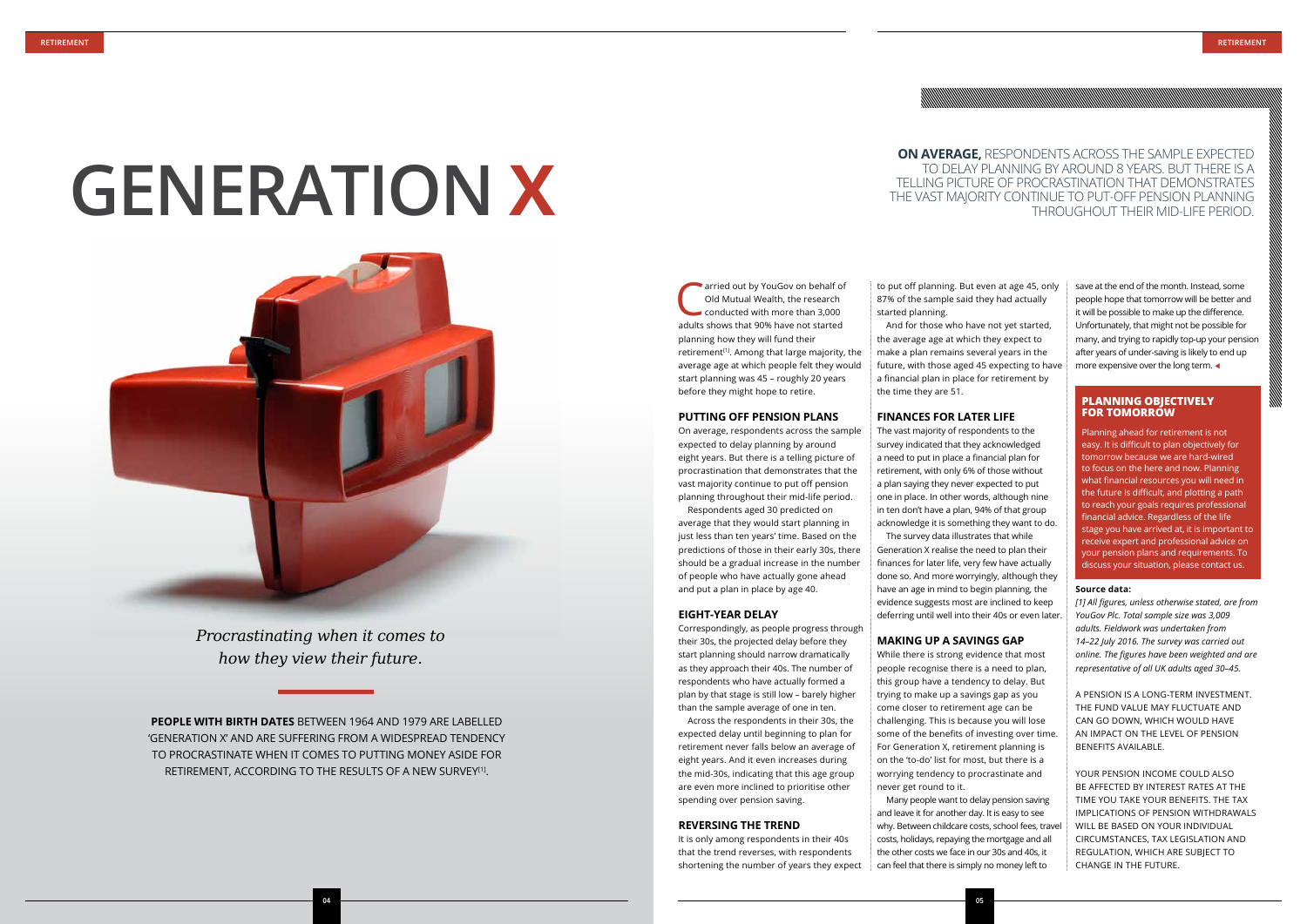**06**

#### **MANAGING OUR EVER-CHANGING FINANCIAL AFFAIRS**

With the busy lives we lead, it can be difficult to find the time to keep fully up to speed with everything that's going on, including managing our ever-changing financial affairs, especially as investment products are unlikely to remain the same throughout our lifetime. This is where professional financial advice can prove invaluable.

We can help you design a custom investment portfolio to suit your individual situation. It should take into account your financial goals, as well as your need, willingness and ability to tolerate risk. Your investment portfolio should also generally be designed to minimise your tax burden, if possible, and is prudent given your circumstances.

#### **THINKING ABOUT YOUR ATTITUDE TO RISK**

When it comes to investing, it's as much about managing the potential downside as it is about targeting potential gains. Generally, higher returns come with higher risk, and professional financial advice can help you think

about your attitude to risk before making any recommendations. It's also important to make sure your portfolio has the right balance for your risk profile by diversifying across asset classes, regions, providers and products as applicable.

To invest successfully, a key step is to think about your long-term financial future. You are at the centre of your financial plan: your goals (both short term and long term), your situation, and your financial strengths and challenges. As time passes and your lifestyle changes, it is important to keep a regular check on your investments. It is likely that the balance of the investments in your portfolio will need to evolve, not only in line with changing market conditions, but also with factors such as your investment goals, your personal circumstances and perhaps most notably your age.

**FEW OF US REALLY HAVE THE TIME** OR INCLINATION TO UNDERSTAND THE VAST NUMBER OF DIFFERENT INVESTMENT PRODUCTS AVAILABLE ON THE MARKET AND CONSIDER WHAT THE BEST OPTIONS ARE TO SUIT OUR PARTICULAR OBJECTIVES. TO DO THIS EFFECTIVELY, IT WOULD NEED TO BECOME A FULL-TIME JOB.

#### **Important considerations when building an investment portfolio:**

#### **CHOICE**

With vast amounts of information and products available, the whole process of wading through and choosing an investment can be quite

With markets constantly on the move and unforeseen events sometimes having significant impacts – as we have seen since the Brexit referendum result and last financial crisis – the need for ongoing adjustments to your investments can be extremely important, and staying on top of this can be a full-time job. By us taking this important responsibility off your hands and putting it in our hands, we can help you to feel more confident that your holdings are suitably invested for your individual requirements.  $\triangleleft$ 

daunting. We help you to cut through the noise, discuss your investment objectives, understand which products are available and select those most suited to your investment needs.

#### **BALANCE**

INFORMATION IS BASED ON OUR CURRENT UNDERSTANDING OF TAXATION LEGISLATION AND REGULATIONS. ANY LEVELS AND BASES OF, AND RELIEFS FROM, TAXATION ARE SUBIECT TO CHANGE.

Investing is as much about managing the potential downside as it is about looking for potential gains. Typically, investments with the potential for a higher return also carry a higher risk due to the more volatile sectors and regions that are targeted. Part of the process we consider is the risk or return trade-off, and we can help you to gauge your attitude to risk. From this, we can ensure that your portfolio has the right balance of risk by diversifying across asset classes, regions, providers and products as appropriate.

#### **JARGON**

Understanding the jargon used within the financial industry and extracting the important information can be difficult and time-consuming. Our approach is to translate current events and bring out hidden facts in seemingly endless product literature. So whether you want to understand the implications of interest rate increases or of a change in tax legislation regarding an investment product, we will

- 
- rest invested
- cash lump sum secure income
- $\blacksquare$  Use a combination of the above

be able to discuss how each issue directly affects you.

#### **REVIEWS**

As time passes, both markets and your lifestyle can change dramatically. This consequently means that it is important to keep your investments under continual review so that you can get the most out of them. Anything in your life, such as your age or personal situation, could affect the requirements you have for your investments. By us reviewing and, if necessary, adjusting your portfolio, we can help you to meet your evolving needs.

> Using your pension money now could help your finances but also affect your future. It's important to receive expert financial advice so that you make an informed decision. Whatever you choose to do, it's important to understand the tax implications and consider all your pension options to avoid any unnecessary tax bills. If you would like to review your options, please contact us.

#### **CONFIDENCE**

THE VALUE OF INVESTMENTS AND INCOME FROM THEM MAY GO DOWN. YOU MAY NOT GET BACK THE ORIGINAL AMOUNT INVESTED.

PAST PERFORMANCE IS NOT A RELIABLE INDICATOR OF FUTURE PERFORMANCE.

**INVESTMENT RETIREMENT**

#### **LOOKING TO INVEST FOR INCOME OR GROWTH?**

Creating and maintaining the right investment strategy plays a vital role in securing your financial future. Whether you are looking to invest for income or growth, we can provide the quality advice, comprehensive investment solutions and ongoing service to help you achieve your financial goals. To discover how we can help you build a long-term strategy for your investments, please contact us – we look forward to hearing from you.

## FREEDOM TO CHOOSE *Using your pension money*

AN MARKA MARKA MARKA MARKA MARKA MARKA MARKA MARKA MARKA MARKA MARKA MARKA MARKA MARKA MARKA MARKA MARKA MARKA

**HAVE YOU CONSIDERED** ALL THE POTENTIAL COSTS OF RETIRING? SOME PEOPLE FIND THEIR EXPENSES FALL ONCE THEIR WORKING LIFE ENDS, BUT IT'S IMPORTANT NOT TO ASSUME THAT ALL YOUR EXPENSES WILL GO DOWN – SOME MAY INCREASE, SUCH AS HEATING AND LEISURE COSTS.

**n** Leave your pension invested if you don't need to take money straight away  $\blacksquare$  Take the tax-free cash and leave the

 $\blacksquare$  Take some or all of the money as a

 $\blacksquare$  Buy an annuity to provide a lifetime's

The constantly evolving landscape of legislative change provides both challenges and opportunities in the retirement planning process. The pension reforms that came into effect on 6 April 2015 were introduced to offer more choice and flexibility on what we can do with our pension savings if we're aged 55 or over. There has always been the option to take 25% of your pension pot tax-free, but with the new pension changes you can now take your whole pension pot

in one go.

#### **You now have many options available to you:**

Taking your whole pension fund as a cash lump sum is the biggest change to come out of the 2015 pensions changes, so what does it all mean? The pension changes mean you can access your pension fund as and when you like from the age of 55 (rising to age 57 in 2028). One option is to take the whole pension pot in one. However, it's important to remember that the first 25% of your pension pot is tax-free, and you will pay Income Tax on the remaining 75%.

#### **INCOME TAX CHARGE**

Taking your entire pension as cash could involve a high tax charge. There is a standard Personal Allowance (£11,000 for 2016/17) on which no Income Tax is paid. Above this amount, tax is paid on your total income. Currently,

the tax bands are 20%, 40% and 45% depending on your income. So, any cash you take out of your pension (except for your tax-free lump sum) is added to your income for the year and may well push you into a higher rate tax band.

#### **There are added risks you need to consider, such as:**

- $\blacksquare$  Paying too much tax on pension withdrawals
- $\blacksquare$  Buying unsuitable investments
- $\blacksquare$  Using all of your funds too fast

#### **MAKE AN INFORMED DECISION**

A PENSION IS A LONG-TERM INVESTMENT. THE FUND VALUE MAY FLUCTUATE AND CAN GO DOWN, WHICH WOULD HAVE AN IMPACT ON THE LEVEL OF PENSION BENEFITS AVAILABLE.

YOUR PENSION INCOME COULD ALSO BE AFFECTED BY INTEREST RATES AT THE TIME YOU TAKE YOUR BENEFITS. THE TAX IMPLICATIONS OF PENSION WITHDRAWALS WILL BE BASED ON YOUR INDIVIDUAL CIRCUMSTANCES, TAX LEGISLATION AND REGULATION, WHICH ARE SUBIECT TO CHANGE IN THE FUTURE.

LEVELS AND BASES OF, AND RELIEFS FROM, TAXATION MAY BE SUBJECT TO CHANGE, AND THEIR VALUE DEPENDS ON THE INDIVIDUAL CIRCUMSTANCES OF THE INVESTOR.

*How professional financial advice can prove invaluable*

## NAVIGATING YOUR INVESTMENT OPTIONS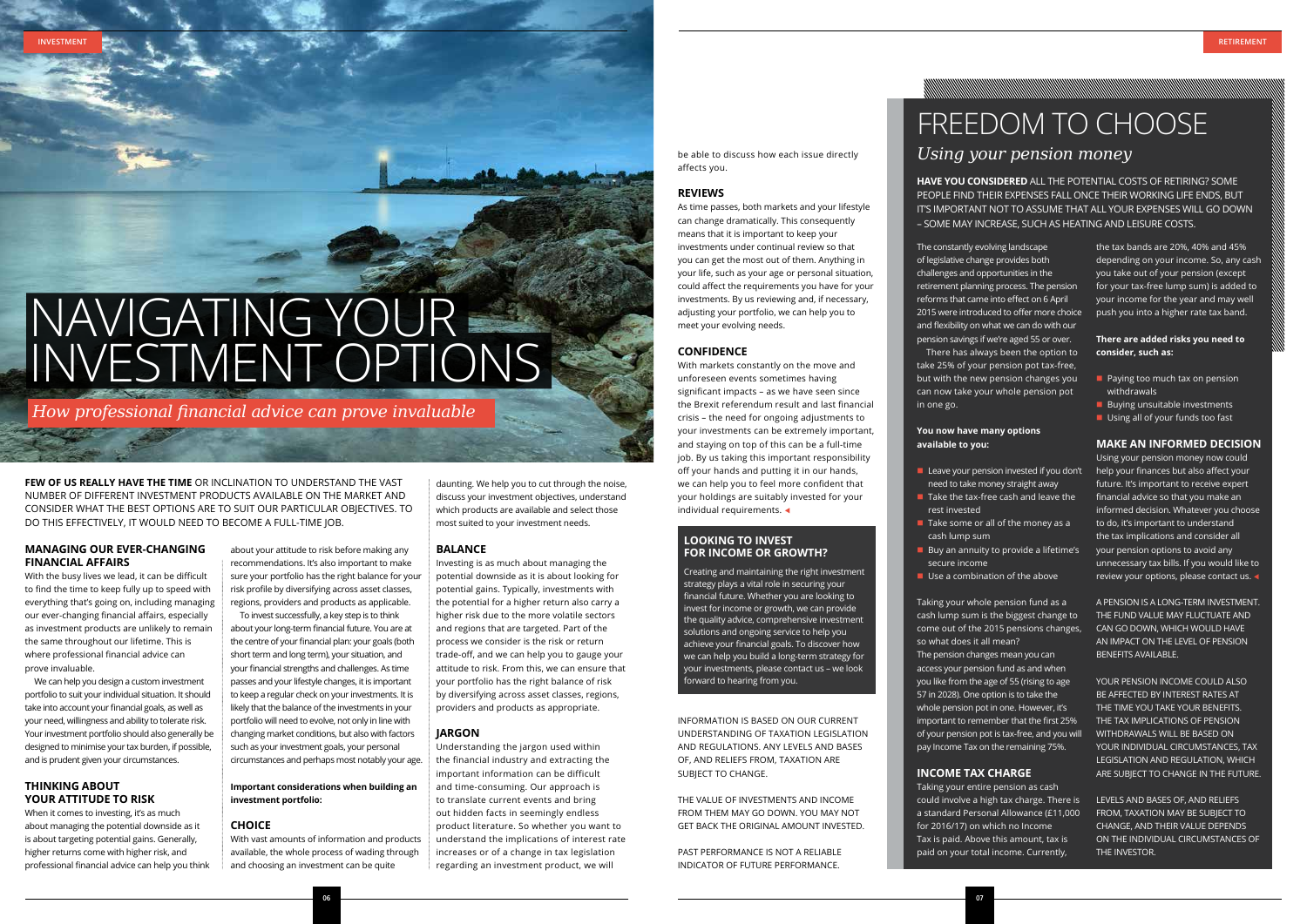## **HOW FINANCIALLY PREPARED ARE YOU FOR YOUR RETIREMENT?**

*Men narrow the gap on women when it comes to life expectancy*

I f you're looking to build up the value of your<br>investments over time, you're investing for<br>growth. Alternatively, if you're aiming to get<br>program from your investments than **f** you're looking to build up the value of your investments over time, you're investing for a regular income from your investments, then you're investing for income.

Some investors think of cash as a safe haven in volatile times, or even as a source of income. But the ongoing era of ultra-low interest rates has depressed the return available on cash to near zero, leaving cash savings vulnerable to erosion by inflation over time. With interest rates expected to remain low, investors need to be sure that an allocation to cash does not undermine their long-term investment objectives. Cash left on the sidelines earns very little over the long run.

#### **EIGHTH WONDER OF THE WORLD**

Compound interest has been called the 'eighth wonder of the world'. Its power is so great that even missing out on a few years of saving and growth can make an enormous difference to your eventual returns.

While markets can always have a bad day, week, month or even year, history suggests investors are much less likely to suffer losses over longer periods. Investors need to keep a long-term perspective. A diversified portfolio also provides a much smoother ride for investors than investing in just equities.  $\triangleleft$ 

You can make even better use of the magic of compounding if you reinvest the income from your investments to grow the starting value even more each year. Over the long term, the difference between reinvesting the income from your investments and not doing so can be enormous.

The growth rate used is for illustrative purposes only and is not guaranteed – the actual rate of return achieved may be higher or lower. You may get back less than the amount invested.

These investments do not include the same security of capital which is afforded with a deposit account.

#### **THE LESSON IS TO NOT PANIC**

The last ten years have been a volatile and tumultuous ride for investors, with natural disasters, geopolitical conflicts and a major financial crisis. It's important to have a plan for when the going gets tough instead of reacting emotionally. The lesson is to not panic: more often than not, a stock market correction is an opportunity, not a reason to sell. Market timing can be a dangerous habit. Corrections are hard to time, and strong returns often follow the worst returns. But often investors think they can outsmart the market – or they let emotions like fear push them into investment decisions they later regret.

The low level of state benefits<br>available, everyone of working age<br>should consider Income Protection available, everyone of working age should consider Income Protection (IP). IP is an insurance policy that pays out if you're unable to work due to injury or illness and will usually pay out until retirement, death or your return to work, although short-term IP policies are now available at a lower cost. IP doesn't usually pay out if you're made redundant but will often provide 'back to work' help if you're off sick. But when Which? asked the public, just 9% said they have some form of IP, compared with 41% who have life insurance and 16% who have private medical insurance (PMI).

THE VALUE OF INVESTMENTS AND INCOME FROM THEM MAY GO DOWN. YOU MAY NOT GET BACK THE ORIGINAL AMOUNT INVESTED.

> PAST PERFORMANCE IS NOT A RELIABLE INDICATOR OF FUTURE PERFORMANCE.

**THANKS TO HEALTHIER LIFESTYLES** AND ADVANCES IN MEDICINE, PEOPLE ARE LIVING LONGER LIVES, BUT MANY INDIVIDUALS MAY NOT FEEL FINANCIALLY PREPARED FOR THEIR RETIREMENT. WHEN IT COMES TO SETTING YOUR INVESTMENT GOALS OR STRATEGY FOR YOUR RETIREMENT, THERE ARE TWO MAIN OPTIONS.

> A protection policy every working adult in the UK should consider is the very one most of us don't have – income protection.  $\triangleleft$

#### **NEED HELP TO MAKE SENSE OF THE PENSION OPTIONS AVAILABLE TO YOU?**

Retirement can be an exciting time in life as you look forward to spending more time doing the things you enjoy with the people who are most important to you. We can help you make sense of the pension options available to you and how to achieve certainty for your financial future. For more information, please contact us – we look forward to hearing from you.

INFORMATION IS BASED ON OUR CURRENT UNDERSTANDING OF TAXATION LEGISLATION AND REGULATIONS. ANY LEVELS AND BASES OF, AND RELIEFS FROM, TAXATION ARE SUBIECT TO CHANGE.



## **MONEY'S TOO TIGHT TO MENTION**

*Planning financially for long-term sickness*

#### **TOO ILL OR DISABLED TO WORK**

As research published by insurer Zurich highlights, only one in five of us in the UK have IP cover in the event of becoming too ill or disabled to work. This is despite the fact that as many as 42% have experienced income loss in their working lives due to serious illness.

The findings indicate that people still have an 'it won't happen to me' attitude despite having suffered the consequences at first hand. Over a quarter of respondents said they would be willing to spend as much as 5% of their income on it.

#### **SHOULD THE WORST HAPPEN**

In the absence of cover, just under half (47%) expect to rely on savings should the worst

happen. Just under a quarter (23%) also report having savings to last them just one month in such a scenario, while 21% say they have enough to last them up to three months. This picture emerges as the welfare system faces austerity measures with expansion of the Government's Work Capability Assessment programme to review the eligibility of a further 1.5 million people already receiving Incapacity Benefit.

#### **INCOME LOSS IN THE EVENT OF ILLNESS**

Unsurprisingly, over half (56%) of respondents' preference would be for the Government to cover income loss in the event of illness, followed by their employer for 37%.

Nearly half (47%) of UK respondents also reported being willing to accept a better benefits package including IP benefits rather than higher wages, suggesting a greater role for employers in helping to protect their employees' financial well-being.

#### **GROWING CHALLENGE FOR INDIVIDUALS AND FAMILIES**

The IP gap is a growing challenge for individuals, families and society as a whole. For a family, the impact of the main breadwinner not being able to work through illness or disability can be devastating, with financial hardship resulting in the loss of the family home for those worst hit.

**HOW WOULD YOU PAY THE BILLS** IF YOU WERE SICK OR ACCIDENTALLY INJURED AND COULDN'T WORK? ACCORDING TO RESEARCH BY UNUM AND PERSONNEL TODAY, JUST 12% OF EMPLOYERS SUPPORT THEIR STAFF FOR MORE THAN A YEAR IF THEY'RE OFF SICK FROM WORK.

#### **ARE YOU AND YOUR FAMILY FULLY PROTECTED?**

As we witness a shift in the burden of responsibility from the state to individuals, people need to take more responsibility to protect themselves and those they love to prevent facing financial hardship. If you have any concerns or would simply like to assess your situation should the worst happen, please contact us.

#### INCOME PROTECTION IS AN INSURANCE POLICY THAT PAYS OUT IF YOU'RE UNABLE TO WORK DUE TO INJURY OR ILLNESS AND WILL USUALLY PAY OUT UNTIL RETIREMENT, DEATH OR YOUR RETURN TO WORK, ALTHOUGH SHORT-TERM IP POLICIES ARE NOW AVAILABLE AT A LOWER COST.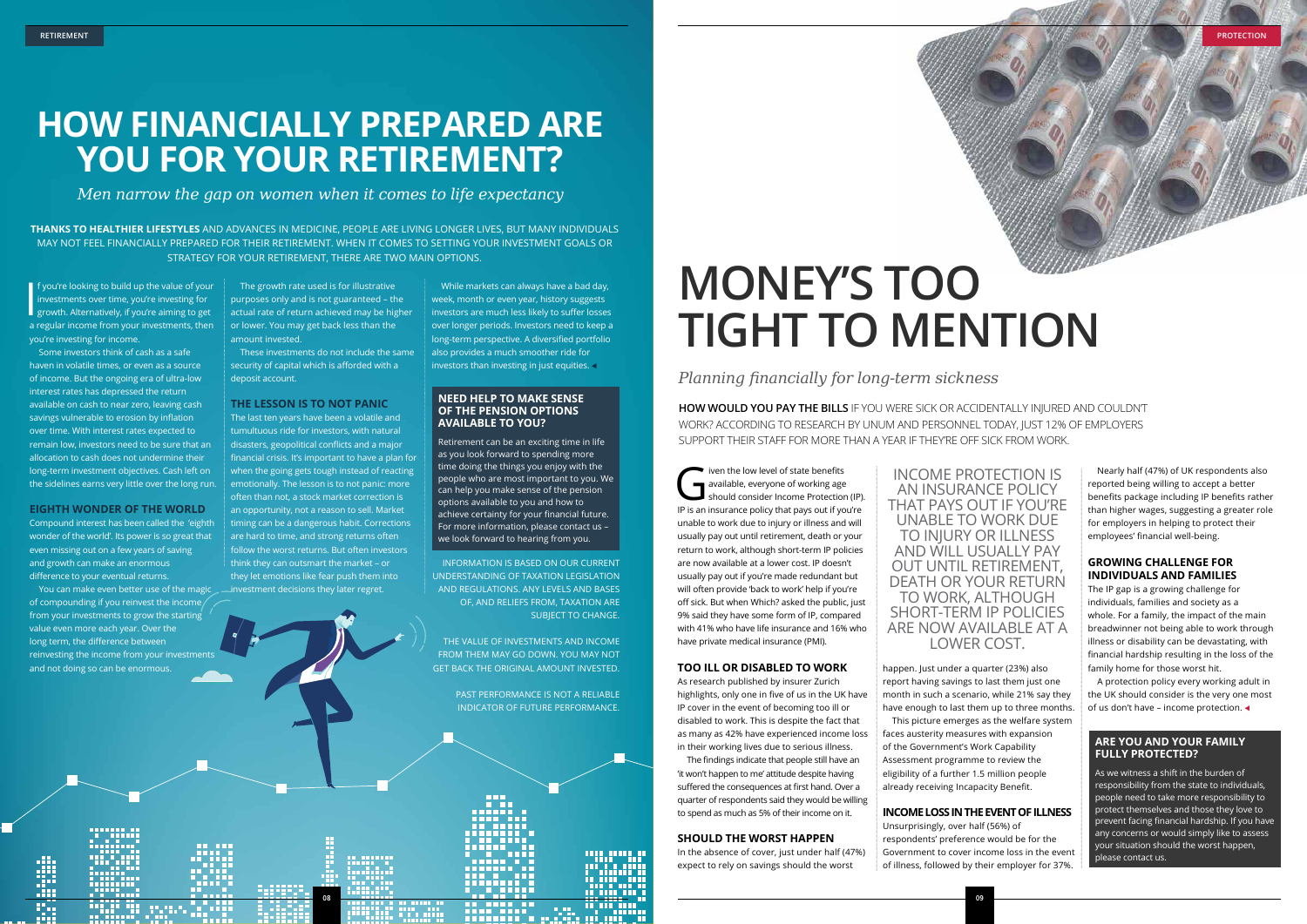#### **RECOGNISING NEEDS AND DESIRES**

The survey reveals that old age is a regular consideration. Professor Graham Stokes, Global Director of Dementia Care, Bupa says: 'The perception that older people aren't valued by society is concerning and needs to be addressed. The proportion of people over 80 is expected to increase almost fourfold over the next 50 years…the role they play as well as their needs and desires should be recognised.

'It's clear from the research that people have some realistic concerns about their needs and potential health challenges in old age, but old age can be a happy and fulfilling time when people are valued and treated with respect.'

#### **LIVING A FULFILLING LIFE**

Despite concerns about getting older, people are optimistic that they can still live a fulfilling life, with the majority of people believing old age will not stop them living life to the fullest. As we age, our preferences and personalities remain individual, which is why, if care is required, it should be provided in a way that meets our needs and wishes.

**Enhanced annuities –** you can use your pension to buy an enhanced annuity (also known as an 'impaired life annuity') if you have a health problem, a long-term illness, if you are overweight or if you smoke. Annuity providers use full medical underwriting to get a more accurate individual price. People with medical conditions including Parkinson's disease and multiple sclerosis, or those who have had a major organ transplant, are likely to be eligible for an enhanced annuity. **Savings and investments –** the opportunity to plan ahead and ensure your savings and assets are in place for your care needs.  $\triangleleft$ 

Care of the elderly can take on many forms. It can be provided in a secure environment, such as a residential care home or nursing home, or in many cases a person may choose to have their care provided in the comfort of their own home.

#### **COVERING THE COST OF ASSISTANCE**

Long-term care insurance provides the financial support you need if you have to pay for care assistance for yourself or a loved one. Long-term care insurance can cover the cost of assistance for those who need help to perform the basic activities of daily life such as getting out of bed, dressing, washing and going to the toilet.



You can receive long-term care in your own home or in residential or nursing homes. Regardless of where you receive care, paying for care in old age is a growing issue.

#### **LEVEL OF STATE SUPPORT**

Government state benefits can provide some help but may not be enough or may not pay for the full cost of long-term care. The level of state support you receive can be different depending on whether you live in England, Wales, Scotland or Northern Ireland.

There are many options for funding longterm care, and they can often be complicated to understand. So if you or a loved one needs to pay for care at home or in a care home, it's important to know the options available.

#### **OTHER OPTIONS**

#### **Source data:**

*All figures, unless otherwise stated, are from YouGov Plc. Total sample size was 2,139 adults. Fieldwork was undertaken from 26–29 February 2016. The survey was carried out online. The figures have been weighted and are representative of all UK adults (aged 18+).*

*Making provision in a way that meets your needs and wishes*

## WHO WILL CARE FOR YOU IN OLD AGE?

**AS A POPULATION** WE ARE LIVING LONGER, AND WITH AN AGEING POPULATION THE NEED FOR CARE IS GROWING, WITH THE TIME SPENT IN CARE ALSO INCREASING. HOWEVER, A FIFTH OF THE UK (20%) HAVE NO IDEA WHO WILL LOOK AFTER THEM IF THEY HAVE CARE NEEDS IN OLD AGE, ACCORDING TO RESEARCH RELEASED FROM BUPA. NEARLY THREE QUARTERS (73%) THINK THEY WILL HAVE CARE NEEDS IN OLDER AGE, BUT ONLY AROUND HALF (51%) EXPECT THEIR FAMILY TO CARE FOR THEM.

#### **THINKING ABOUT THE OPTIONS IN ADVANCE**

Some people may find they have to make quick and difficult decisions about their own or a loved one's care needs. Thinking about the options in advance will help in the long run. If you would like to discuss your particular situation, please contact us.

## 'MID-LIFE SAVINGS CRISIS'

Know how much you need to invest each month to achieve your ideal retirement, and don't forget to factor in inflation. Everyone's different. And it's likely the things you spend your money on now will change when you stop working.  $\triangleleft$ 

### *It's good to talk about your options*

**PUT SIMPLY, RETIREMENT PLANNING** IS ABOUT HOW YOU LOOK AT YOUR FUTURE, BUT MORE THAN A MILLION BRITONS ARE FACING A 'MID-LIFE SAVINGS CRISIS' AS THEY NEAR THE AGE OF 40 WITH NO RETIREMENT SAVINGS, ACCORDING TO RESEARCH FROM ZURICH. A THIRD (33%) OF BRITISH ADULTS AGED 35 TO 39 – EQUIVALENT TO AN ESTIMATED 1.31<sup>[1]</sup> MILLION PEOPLE – SAY THEY HAVE NO MONEY SAVED INTO A PENSION, DESPITE APPROACHING THE MID-POINT OF THEIR WORKING LIVES.

#### **NOT SAVING INTO A PENSION**

Among 'millennials' (those born between 1980 and 1999), the picture is equally bleak with almost two in five (37%) adults aged 25 to 34 – equating to an estimated  $3.2^{[2]}$  million people – not saving into a pension.

> A critical aspect of retirement planning is how you structure your financial affairs to make sure you will have sufficient money if and when you stop working. If you would like to review your current retirement plans, please contact us – we look forward to hearing from you.

The findings highlight how financial pressures could be forcing some Britons to start saving later, while others are struggling to save at all. Rising rents and house prices, combined with years of low wage growth, have made it harder than ever for people to save.

#### **INADEQUATE INCOME IN RETIREMENT**

With the cost of living rising, some people appear to be putting off saving into a pension, or not saving at all. This is leaving a third of Britons in their late 30s facing a mid-life savings crisis. By delaying saving into a pension, a substantial number of Britons could end up with an inadequate income in retirement.

Younger generations who delay saving may have to retire later. Britons reaching the age of 40 with no pension savings could be forced to work much longer to achieve a secure retirement. Even those nearing their 30s without a pension should not assume they can make up lost ground at a later age, no matter how far off retirement may seem.

#### **WIPING OFF TENS OF THOUSANDS OF POUNDS**

Delaying saving for a few years can wipe tens of thousands of pounds off the future value of your pot. The earlier you start investing into a pension, the more your savings will benefit from the compounded benefit of growth on growth.

It is important for savers to maximise their employer contributions and take advantage of pension tax relief. The good news is that your employer and the Government can help to boost your savings.

#### **MATCHING YOUR CONTRIBUTIONS**

If you save into a workplace scheme, it is likely

that your employer will pay into your pot – with many matching your contribution. It makes sense to take maximum advantage of this. Any money you save is also boosted further by a government top-up in the form of tax relief. Under auto enrolment, many employers are obliged to pay into a workplace pension for their employees. If you decide to opt out of the scheme, you will miss out on employer contributions and tax relief, which is free money by any other name.

#### **TIPS TO BOOST YOUR PENSION Regardless of whether or not you have started to save, these four tips can help get**

**your pension on track:**

#### **1. TAKE ADVANTAGE OF TAX RELIEF**

Any money you pay into your pension receives a rebate from the Government at the same rate as you pay Income Tax – 20%, 40% or 45%. This means it costs a basic rate taxpayer 80p to put £1 into their pension, a higher rate taxpayer 60p and a top rate taxpayer 55p.

The rate of tax relief matches the amount of income in that tax band, so a higher rate taxpayer with £3,000 of income in the higher rate band will only get 40% tax relief on £3,000 of gross contributions (and 20% on any balance).

#### **2. MAXIMISE EMPLOYER CONTRIBUTIONS**

Make the most of your workplace pension scheme. Some employers will match your pension contribution, which can turbo-charge your savings. For example, if you increase your current contribution by 3%, your employer may pay in an extra 3% too.

### **3. TAKING RISK CAN WORK TO YOUR BENEFIT IN THE LONG TERM**

Even if you're starting to save at 40, it's likely you'll have another 25 years before retirement. This

means it's not too late to take a long-term view and invest in higher risk funds at the outset with potentially bigger returns. By investing for the long term, you are better positioned to weather the ups and downs of the stock market.

#### **4. PLAN AHEAD**

#### **Source data:**

*Total sample size was 1,018 adults aged 18 to 39. Fieldwork was undertaken from 10–13 June 2016. The survey was carried out online. The figures have been weighted and are representative of all GB adults (aged 18 to 39).*

*[1] Office for National Statistics data 2015 (published June 2016) shows there are 3,961,730 GB adults aged 35 to 39. 33.08% of 3,961,730 is 1,310,540. [2] Office for National Statistics data 2015 (published June 2016) shows there are 8,574,802 GB adults aged 25 to 34. 37.33% of 8,574,802 is 3,200,974.*

A PENSION IS A LONG-TERM INVESTMENT. THE FUND VALUE MAY FLUCTUATE AND CAN GO DOWN, WHICH WOULD HAVE AN IMPACT ON THE LEVEL OF PENSION BENEFITS AVAILABLE.

YOUR PENSION INCOME COULD ALSO BE AFFECTED BY INTEREST RATES AT THE TIME YOU TAKE YOUR BENEFITS. THE TAX IMPLICATIONS OF PENSION WITHDRAWALS WILL BE BASED ON YOUR INDIVIDUAL CIRCUMSTANCES, TAX LEGISLATION AND REGULATION, WHICH ARE SUBIECT TO CHANGE IN THE FUTURE.

LEVELS AND BASES OF, AND RELIEFS FROM, TAXATION MAY BE SUBIECT TO CHANGE, AND THEIR VALUE DEPENDS ON THE INDIVIDUAL CIRCUMSTANCES OF THE INVESTOR.

**11**

#### **MAKE SURE YOU HAVE SUFFICIENT MONEY**